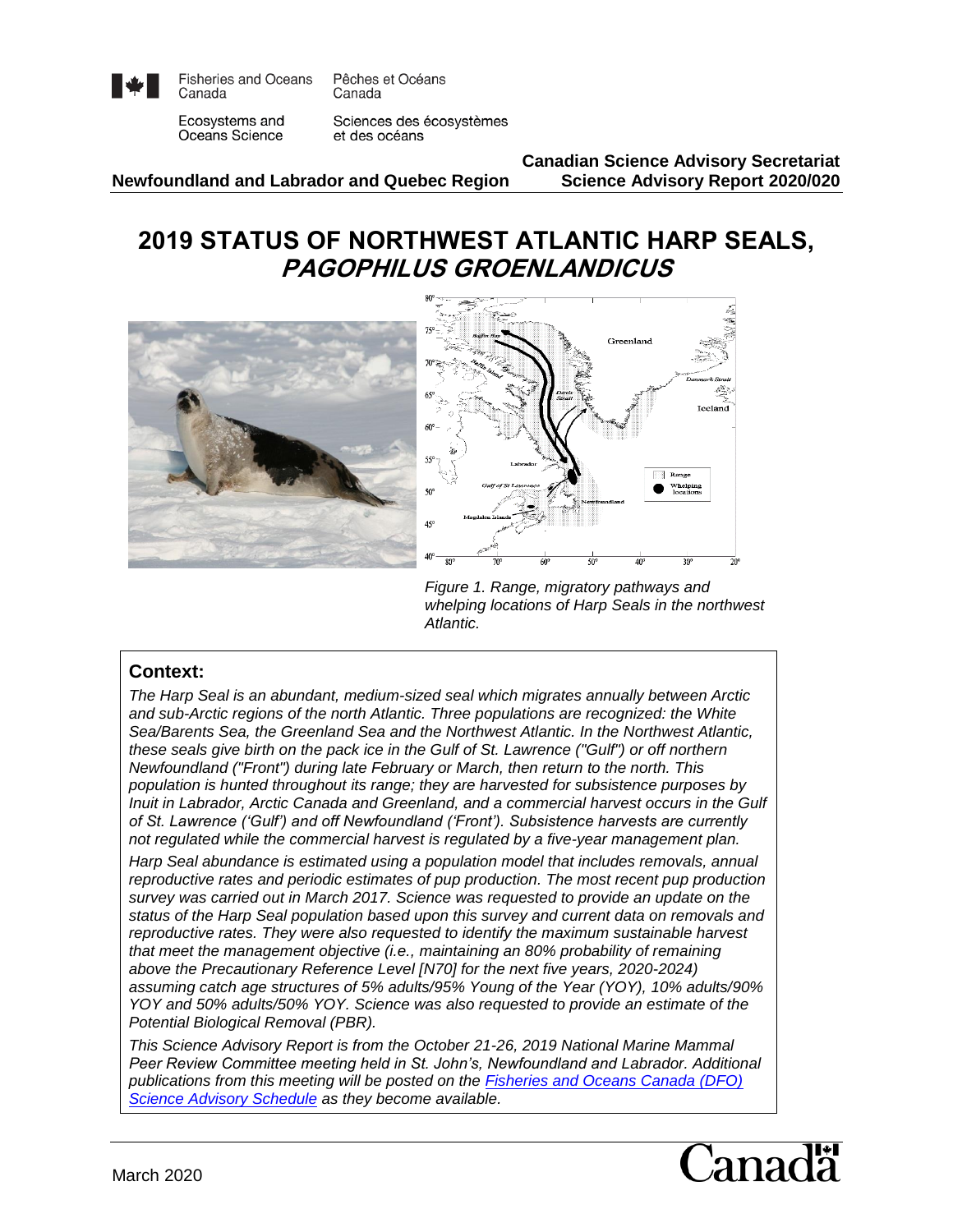## **SUMMARY**

- Northwest Atlantic Harp Seals are harvested in Canadian and Greenland waters. Annual Canadian catches averaged 272,600 between 1996 and 2006. Since then catches have declined, averaging 63,000 between 2009 and 2019. Greenland catches reached a maximum of 100,000 in 2000, but currently average about 60,000 seals annually.
- The Newfoundland Lumpfish fishery is the primary source of bycatch mortality for Harp Seals in Canadian commercial fisheries. Estimated bycatch increased from less than 1,000 in the early 1970s to a peak of 46,400 in 1994, declining to approximately 5,000 by 2003. Lumpfish landings have continued to decline and a bycatch of Harp Seals was estimated to be 555 in 2018. Low numbers of Harp Seals are also caught in U.S. fisheries.
- Over the last decade, the estimated pregnancy rates of mature females have been variable, ranging from 0.2 in 2011 to 0.88 in 2015, due to changes in abundance and the environment. Reproductive rates have remained relatively high in the past five years.
- Harp Seals require stable ice for pupping, nursing and resting. The annual extent of ice cover in Atlantic Canada varies considerably, but overall has declined over the last 44 years, particularly in the Gulf of St. Lawrence (Gulf). Mortality of Young of the Year (YOY) caused by poor ice conditions has been incorporated into the assessment. If the ice cover continues to decline, the fraction of the population breeding in the Gulf is also expected to decline and may result in a permanent redistribution of the breeding population.
- Photographic and visual aerial surveys were flown between March 6 and 18, 2017. The timing of births in the southern Gulf of St. Lawrence was later than normal in 2017 while at the Front it was earlier than usual, suggesting that some females from the Gulf herd moved to the Front due to the lack of ice suitable for pupping.
- The number of pups born in the traditional pupping area of the southern Gulf of St. Lawrence was greatly reduced, with an estimated pup production of only 18,300 (95% CI, 15,400-21,200 rounded to the nearest hundred). Another 13,600 (95% CI, 7,700-19,500) pups were born in the northern Gulf. An estimated 714,600 (95% CI, 538,800-890,400) pups were born off the northeastern coast of Newfoundland (Front); accounting for 96% of all pupping in 2017. Combining the estimates from all areas resulted in an estimated total pup production of 746,500 (95% CI, 570,300-922,700).
- The previous population model formulation did not fit the updated time series of pup production estimates and the reproductive rates as well as in previous assessments. To account for the effects of continued poor ice conditions and other environmental changes, the model was modified to allow juvenile mortality to vary. The impact of broader environmental variability on reproductive rates was also incorporated into the model using a large-scale environmental index.
- The model indicates that the population increased from the 1970s until the mid-1990s. Between the mid-1990s and 2011 the population was relatively stable. Since then it is estimated that the population has begun to increase likely due to reductions in the removals and high reproductive rates.
- The model estimated pup production in 2019 is 1.4 (95% CI, 1.23-1.49) million and a total population size of 7.6 (95% CI, 6.55-8.82) million.
- The Atlantic Seal Management Strategy identifies three reference levels based upon the maximum observed population, which is referred to as  $N_{\text{max}}$ . Based upon the current model,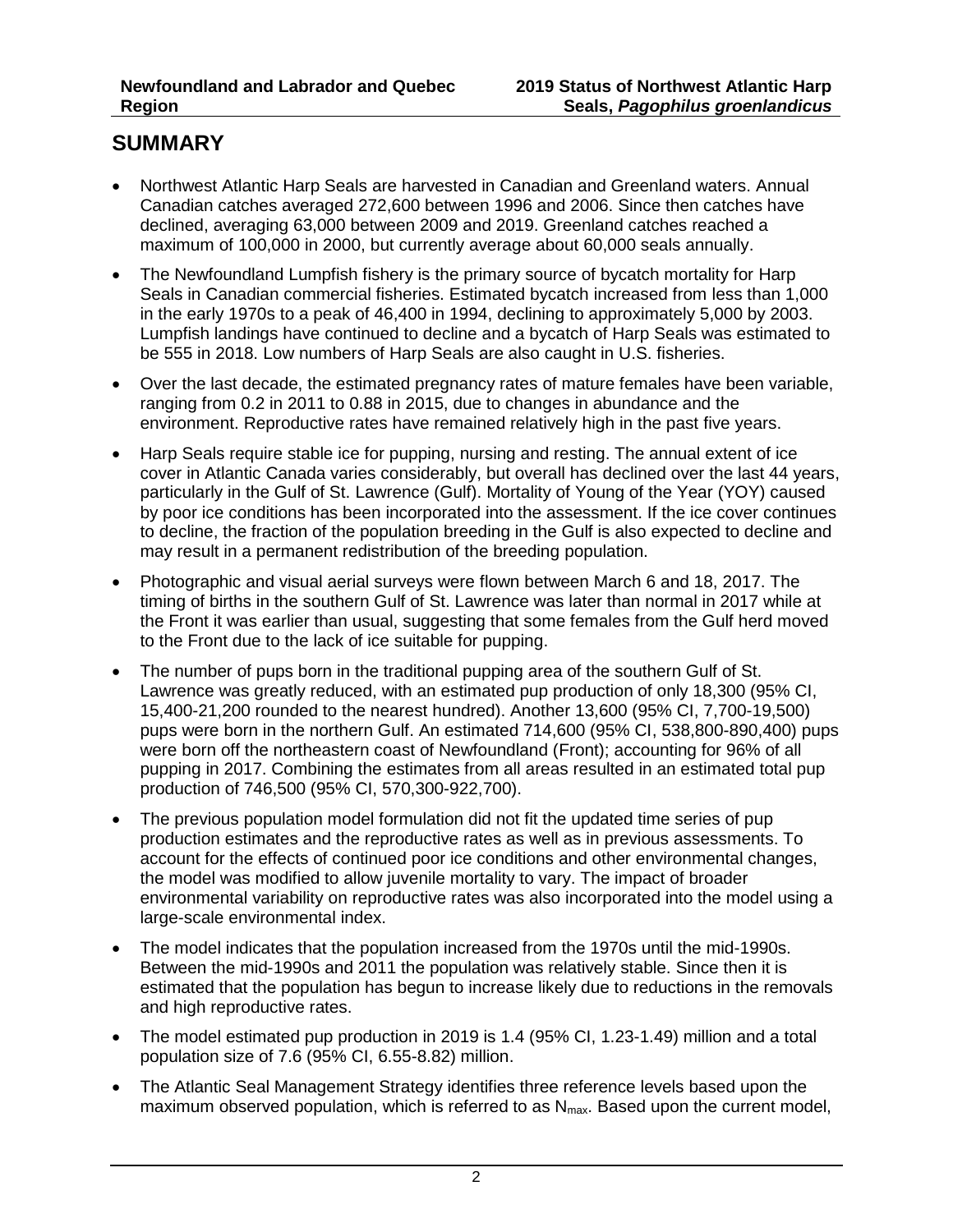$N_{\text{max}}$  was estimated to be 7.6 million, resulting in a Precautionary Reference Level N<sub>70</sub> of 5.3 million animals and a Critical Reference Level,  $N_{30}=2.3$  million animals.

- Sustainable harvest levels that maintained an 80% probability of remaining above  $N_{70}$  for the next five years were estimated. The identified annual Canadian Total Allowable Catch (TAC) levels were 425,000, 375,000 and 175,000 animals assuming harvest age structures of 95%, 90% and 50% YOY, respectively.
- The estimated annual Potential Biological Removal (PBR) for the Northwest Atlantic population is 425,600.
- Both reproductive rates and, presumably, YOY mortality have been highly variable in recent years which has made it difficult to fit the model, suggesting that the effects of environmental variability on vital rates are not fully captured by the current model. This variability appears to have played a lesser role in the past.
- The expected decline in ice cover will lead to an increase in YOY mortality and changes in prey availability which influence reproductive rates. This will impact future advice on sustainable levels of harvest.

# **BACKGROUND**

Aerial surveys were carried out in March 2017 to estimate pup production. Data on recent reproductive rates and removals were also available. Using these data, the current status of the Northwest Atlantic Harp Seal population was assessed. The estimates of total population presented here are based upon a population model that incorporates pup production estimates, as well as reproductive rates, Canadian harvest information and ice related mortality up to 2019, and Greenland harvest information up to 2017.

Northwest Atlantic Harp Seals have been managed under the Atlantic Seal Management Strategy. They are a data-rich population and have been managed for the 15 years to maintain an 80 % probability that the population remains above a precautionary reference level ( $N_{70}$ ) which was defined to be 70% of the maximum estimated population size.

### **Species Biology**

The Northwest Atlantic population of Harp Seals summers in the Canadian Arctic and Greenland. In the fall, most of these seals migrate southward to the Gulf of St. Lawrence ("Gulf"), or to the area off southern Labrador and northern Newfoundland ("Front") where they give birth in late February or March on medium to thick first year pack ice (Fig. 1). Male and female Harp Seals are similar in size with adults averaging 1.6 m in length and 130 kg in weight prior to the breeding season. Females nurse a single pup for about twelve days, after which they mate and then disperse to feed for a short period. The pup, known as a whitecoat, moults its white fur at approximately three weeks of age after which it is referred to as a beater. Older Harp Seals moult later in April and May, forming large concentrations on the sea ice off northeastern Newfoundland and in the northern Gulf of St. Lawrence. Following the moult, seals disperse and eventually migrate northward. Small numbers of Harp Seals may remain in southern waters throughout the summer while a portion of the population remains in the Arctic.

### **The Hunt**

Harp Seals have been hunted commercially since the early 18<sup>th</sup> century. The largest catches occurred off Newfoundland with catches of over 700,000 animals in the early 1800s. Since then,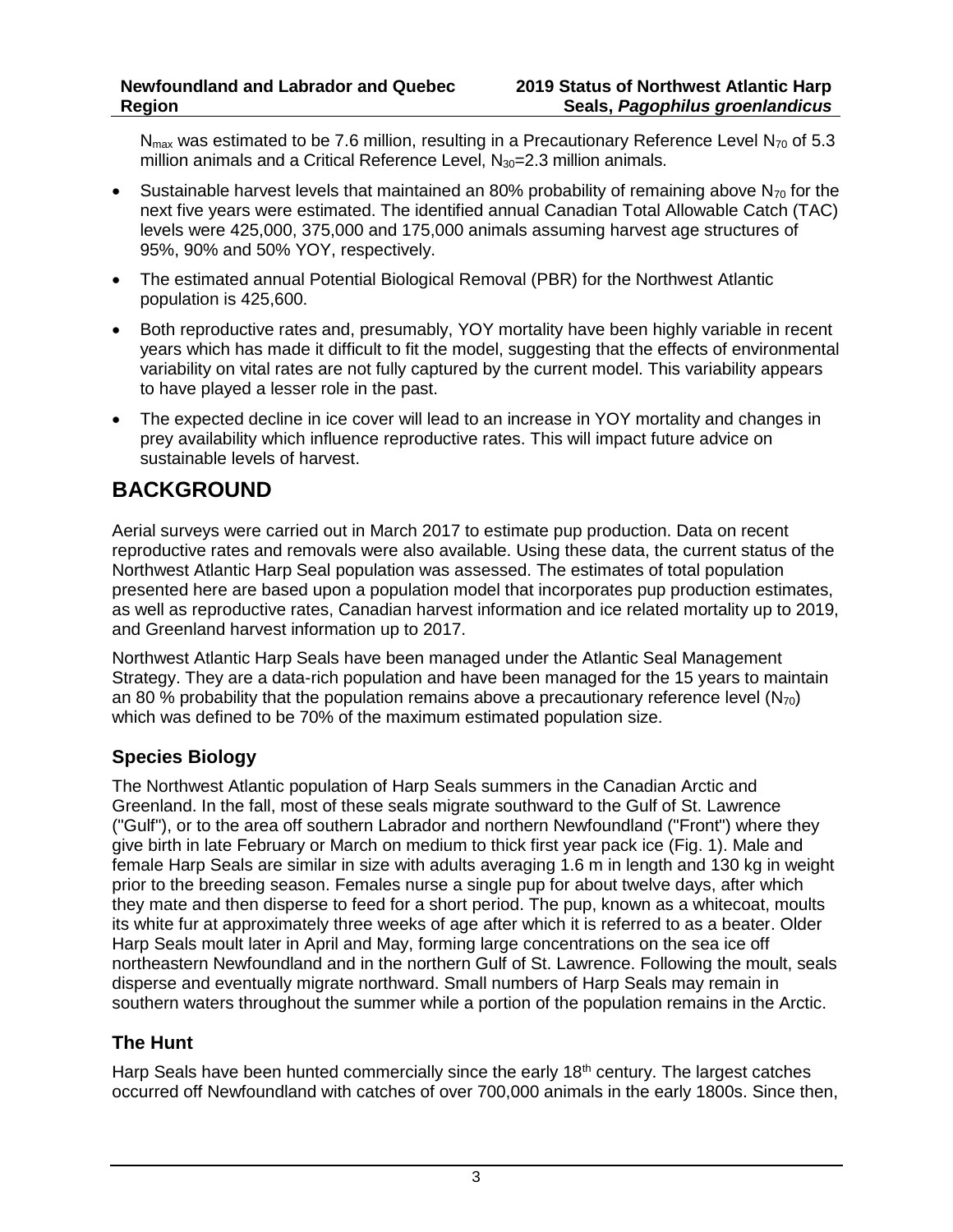the level of Canadian commercial catches has varied considerably with annual catches averaging approximately 288,000 Harp Seals between 1952 and the introduction of quotas in 1972 (Fig. 2). Between 1972 and the demise of the large vessel hunt in 1982, annual catches averaged 166,000 seals. Catches then declined to an annual average of 52,000 until 1995 when interest in the hunt increased significantly. Annual catches, consisting primarily of YOY, increased to an average of 272,600 between 1996 and 2006. Since then catches have declined, averaging 63,000 between 2009 and 2019. YOY seals ('beaters') have made up over 95% of the harvest since 2000.



*Figure 2. Canadian commercial Catches and Total Allowable Catch (Quota) of* Harp Seals *from 1952-2019.*

A large subsistence harvest occurs in Greenland. Greenland catches increased relatively steadily since 1980 to a peak of approximately 100,000 in 2000 (Table 1). Since then, catches have declined and between 2011 and 2017, an average of 60,000 seals were reported. Recent catches in Greenland are similar in magnitude to the Canadian catch.

*Table 1. Canadian commercial (and TAC) and Greenland catches of Harp Seals (,000s), 2011-2019. Recent catches in Greenland are not available. TAC was not announced for Harp Seals in 2017, 2018 and 2019.*

| Year         | 2011 | 2012 | 2013 | 2014 | 2015 | 2016 | 2017 | 2018 | 2019                     |
|--------------|------|------|------|------|------|------|------|------|--------------------------|
| Canada       |      |      |      |      |      |      |      |      |                          |
| <b>TAC</b>   | 400  | 400  | 400  | 400  | 400  | 400  | ۰    | -    | $\overline{\phantom{0}}$ |
| <b>Catch</b> | 40   | 71   | 98   | 60   | 35   | 68   | 82   | 61   | 32                       |
| Greenland    |      |      |      |      |      |      |      |      |                          |
| <b>Catch</b> | 73   | 55   | 65   | 63   | 62   | 57   | 49   | NA   | <b>NA</b>                |

Catches in the Canadian Arctic are not well documented, but are assumed to be small, with likely fewer than 1,000 Harp Seals taken annually in recent years.

### **Other Sources of Human-Induced Mortality**

In addition to reported catches, some seals are killed but not recovered or reported (referred to as 'struck and lost'). Estimates of the additional mortality caused by struck and lost for YOY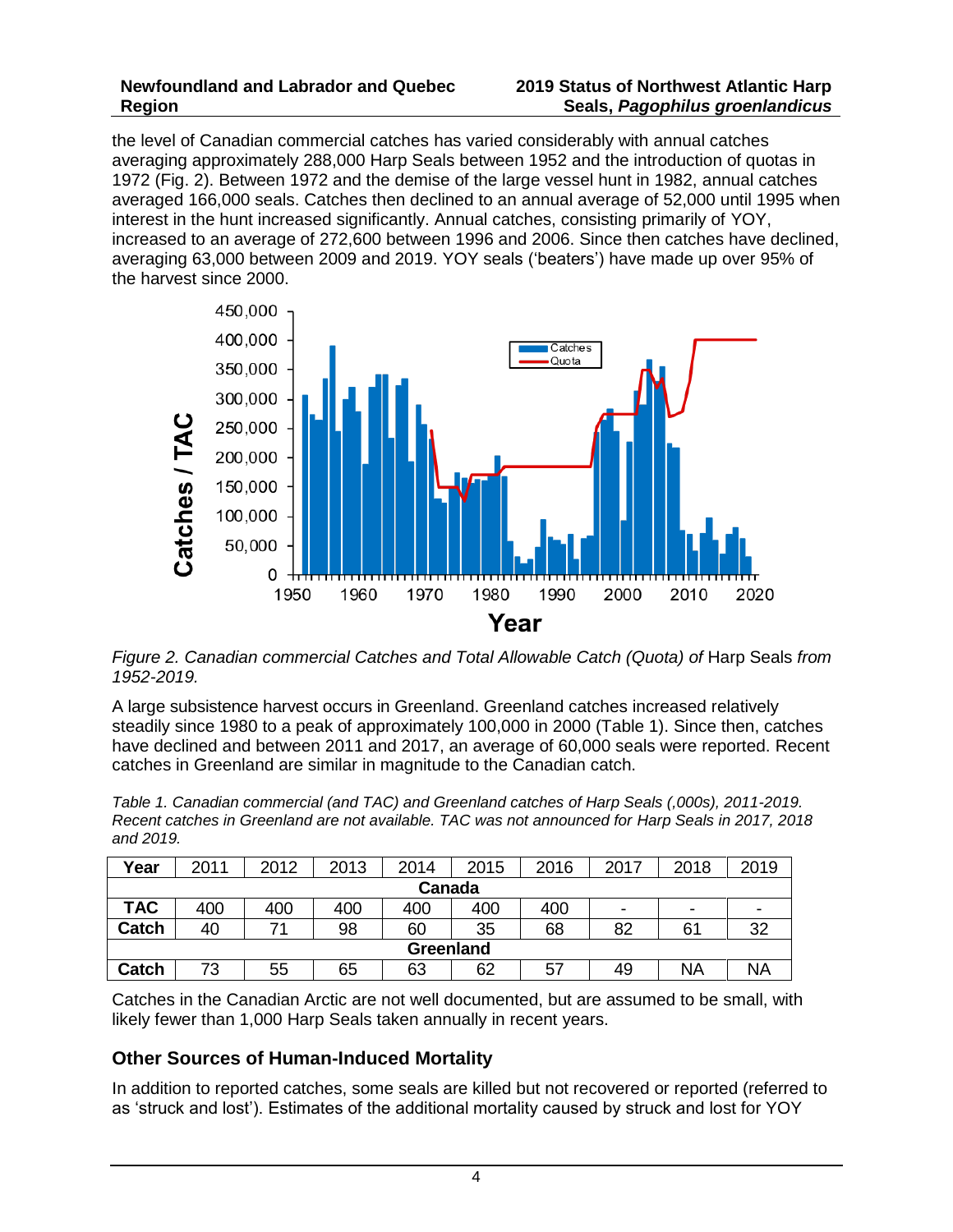during the large vessel whitecoat hunt (prior to 1983) are considered to be low (~1%). Since then, loss rates of YOY seals, which make up the majority of the current harvest in Canada, appear to be 5% (or less) while losses of older seals are higher (assumed to be 50% of those killed). This higher figure is also applied to all catches in the Canadian Arctic and Greenland when estimating total removals (Fig. 3).

Harp Seals are also taken as bycatch in fishing gear. The Newfoundland Lumpfish fishery is thought to be responsible for the largest bycatch mortality of seals. Estimates of bycatch increased from less than 1,000 in the early 1970s to a peak of 46,400 in 1994, declining to approximately 5,000 by 2003. Based on published bycatch rates in the Newfoundland Lumpfish fishery and data on Lumpfish landings, bycatch appears to have increased again in the mid-2000s to approximately 35,000. Since then, Lumpfish landings have declined significantly and bycatch of Harp Seals was estimated to be 555 in 2018. Low numbers of Harp Seals are also caught in United States (U.S.) fisheries (<500/yr).

Combining these various sources of human induced mortality results in estimates of total removals (Fig. 3). Between 1952 and 1982, approximately 395,000 Harp Seals were killed annually. This declined to 177,000 per year between 1983 and 1995. With the renewed interested in hunting in Canada and increased catches in Greenland, the average annual removal from 1996 to 2006 was 476,000. Since 2008, reduced catches, particularly in Canada have lowered the annual total removals to approximately 200,000 Harp Seals per year.



*Figure 3. Total removals of Northwest Atlantic Harp Seals, 1952 to 2019.*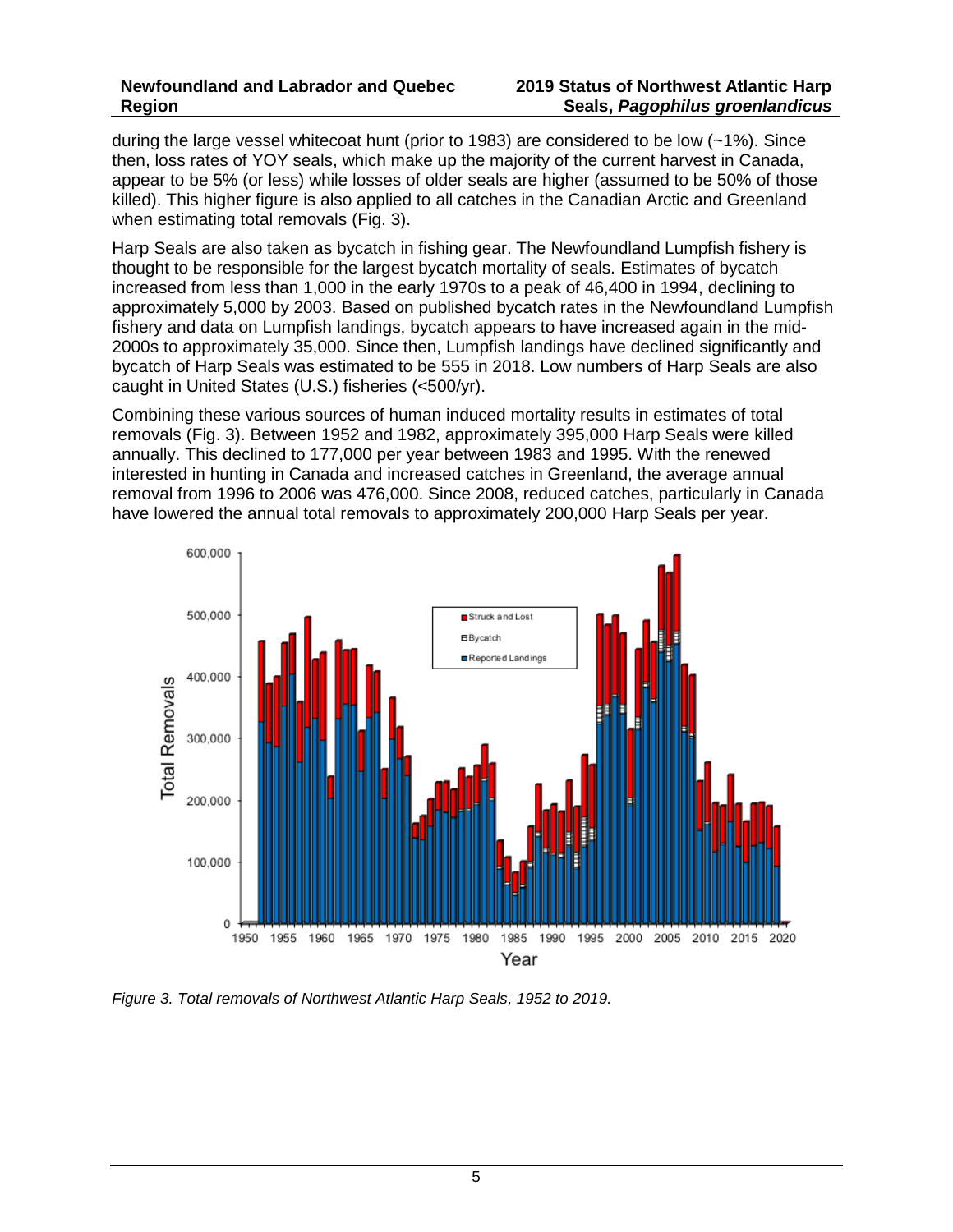## **ASSESSMENT**

### **Resource Status**

The number of Harp Seal pups born in a year is estimated periodically from surveys flown in the spring when the seals gather on the ice to have their pups. Estimates of total population size are based on a population model that fits to estimates of pup production and reproductive rates and incorporates information on annual catches in Canada and Greenland, by-catch, struck and lost, and unusual pup mortality due to poor ice conditions. A long-term environmental index is used to indicate changes in the environment that impact reproductive rates and juvenile survival.

Photographic and visual aerial surveys were flown in the Gulf of St. Lawrence, and off Newfoundland, to determine Harp Seal pup production during March 2017. Estimated pup production in the southern Gulf was 18,300 (95% CI, 15,400-21,200) seals; 13,600 (95% CI, 7,700-19,500) in the northern Gulf and 714,600 (95% CI, 538,800-890,400) at the Front, for a total estimated pup production in 2017 of 746,500 (95% CI, 570,300-922,700) (Table 2). This estimate is approximately one half of the number of pups estimated in 2008, but similar to estimates from 1999, 2004 and 2012. Overall, the proportion of pups born in the southern Gulf of St Lawrence has declined from a high of 28% in 1994 to 2% in 2017 (Table 2).

*Table 2. Northwest Atlantic Harp Seal pup production estimates from aerial surveys completed since 1990 (with SE) and the proportion of pupping in each component.* 

| Year | <b>Southern Gulf</b> | <b>Northern Gulf</b> | <b>Front</b>        | Total               |
|------|----------------------|----------------------|---------------------|---------------------|
| 1990 | 106,000 (23,000)     | 4,400 (1,300)        | 467,000 (31,000)    | 578,000 (39,000)    |
| 1994 | 198,600 (24,200)     | 57,600 (13,700)      | 446,700 (57,200)    | 702,900 (63,600)    |
| 1999 | 176,200 (25,400)     | 82,600 (22,500)      | 739,100 (96,300)    | 997,900 (102,100)   |
| 2004 | 261,000 (25,700)     | 89,600 (22,500)      | 640,800 (46,900)    | 991,400 (58,200)    |
| 2008 | 287,000 (27,600)     | 172,600 (22,300)     | 1,185,000 (112,474) | 1,644,500 (117,900) |
| 2012 | 115,500 (15,100)     | 74,100 (12,400)      | 626,200 (66,700)    | 815,900 (69,500)    |
| 2017 | 18,300 (1,500)       | 13,600 (3,000)       | 714,600 (89,700)    | 746,500 (89,800)    |

Since the 1950s, reproductive rates have shown a declining trend while inter-annual variability has increased (Fig. 4). These highly variable reproductive rates have continued although the very low rates observed in 2010 and 2011 have not occurred again. Relatively high reproductive rates were observed in 2014 and 2015 associated with a period of extensive ice coverage and high capelin abundance (the main prey of Harp Seals) and have remained relatively high for the past five years. The longer-term decline in reproductive rates is a reflection of densitydependent processes associated with increased population size. The large inter-annual variability is due to varying rates of late term abortions which appear to be related to changes in capelin abundance, and mid-winter ice coverage (which reflects environmental conditions that influence a variety of species).

Changing prey availability influenced reproductive rates through changes in body condition. Overall, the average relative condition of pregnant females has been consistently high, whereas that of non-pregnant and immature females has shown a general decline since 2000. Changes in condition affected the rate of late term abortions suggesting that as overall condition in the population declines, females that attain sufficient energy maintain their pregnancy while those that do not, terminate their pregnancy prematurely.

In the short term (i.e., the next two years), capelin biomass is predicted to decline, and this will likely affect reproductive rates. In the long term, there is great uncertainty as to how the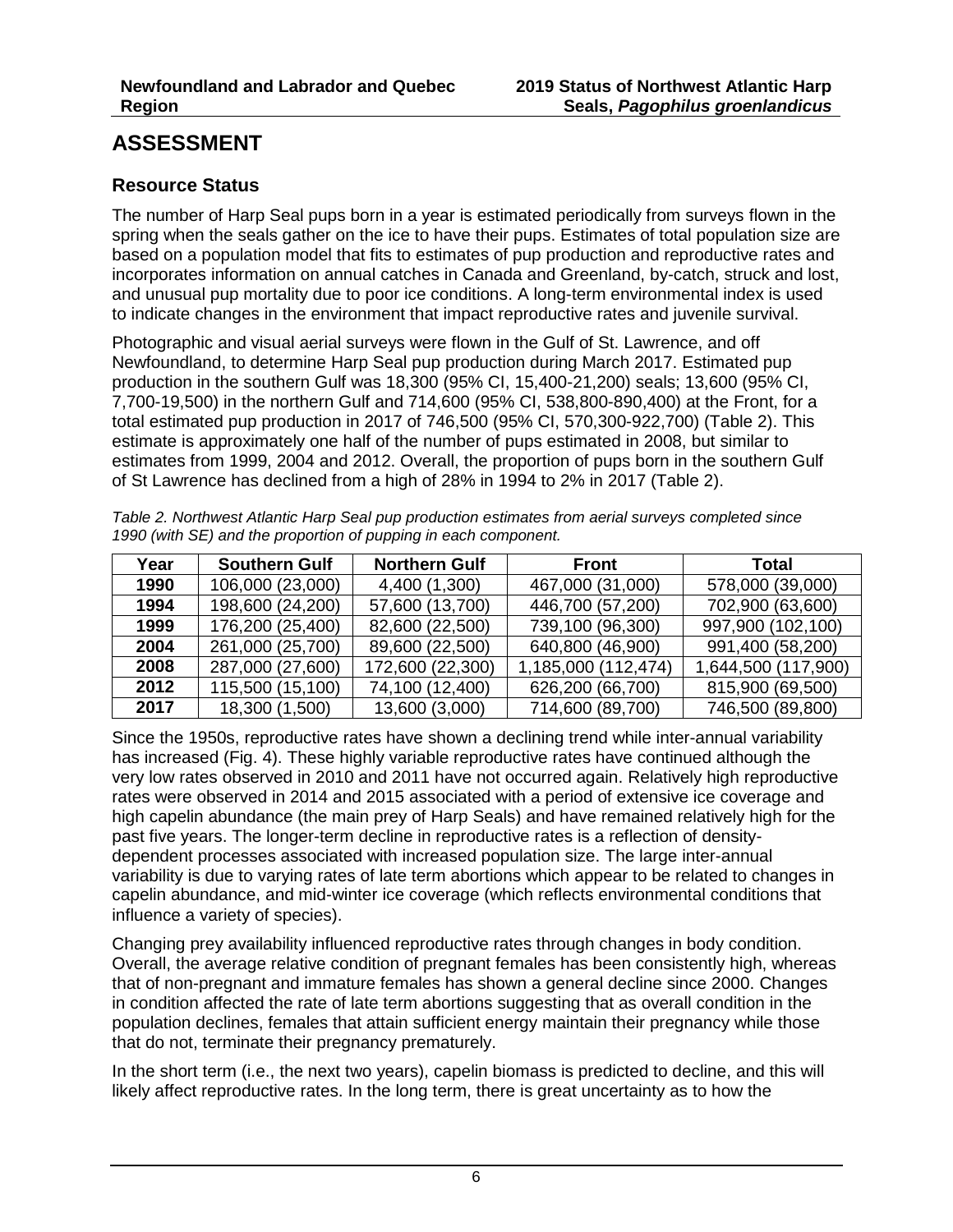predicted changes in timing of ice formation and retreat will impact capelin, and hence reproductive rates of Harp Seals.



*Figure 4. Age-specific pregnancy rates of Northwest Atlantic Harp Seal females aged 8+ years from 1952 to 2013. Open symbols represent samples of 50 or more. Solid symbols represent samples with less than 50 animals.*

Harp Seals require stable ice for pupping, nursing and as a platform for young to rest. The annual extent of ice cover in Atlantic Canada has varied considerably over the last 50 years, particularly in the Gulf, where overall total ice cover has declined (Fig. 5). This decline reduces early YOY survival, and mortality of young seals associated with very poor ice conditions has been incorporated into the assessment since 2003. If the frequency of winters with poor ice cover continues or increases, pup production in the Gulf will likely decline and may result in a redistribution of pupping to areas with better ice.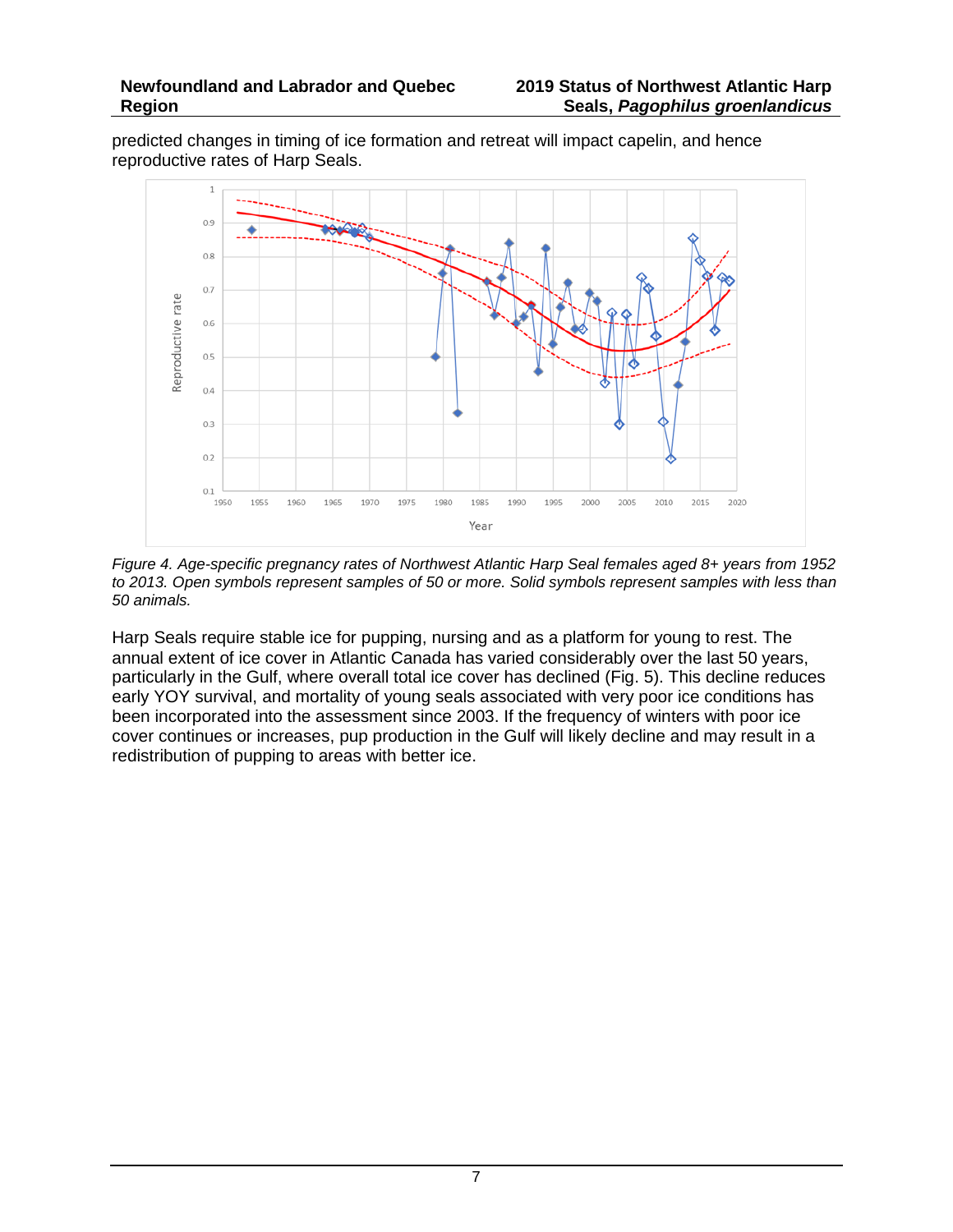#### **2019 Status of Northwest Atlantic Harp Seals,** *Pagophilus groenlandicus*



*Figure 5. Changes in the amount of first year, young, new ice and total ice cover off southeast Labrador (Front, top) and in the Gulf of St. Lawrence (bottom) 1969-2019. Harp Seals primarily utilize first year (green) ice (Canadian Ice Service 2019).*

The Northwest Atlantic Harp Seal population has increased significantly over the past five decades. The general decline in reproductive rates over this period, as well as a decline in size at age suggests that the population is approaching its environmental carrying capacity (K). These density dependent changes are affecting the dynamics of this population although it is very difficult to determine the exact relationship between the current population and the carrying-capacity. Attempts to estimate K are further complicated by periodic large harvests,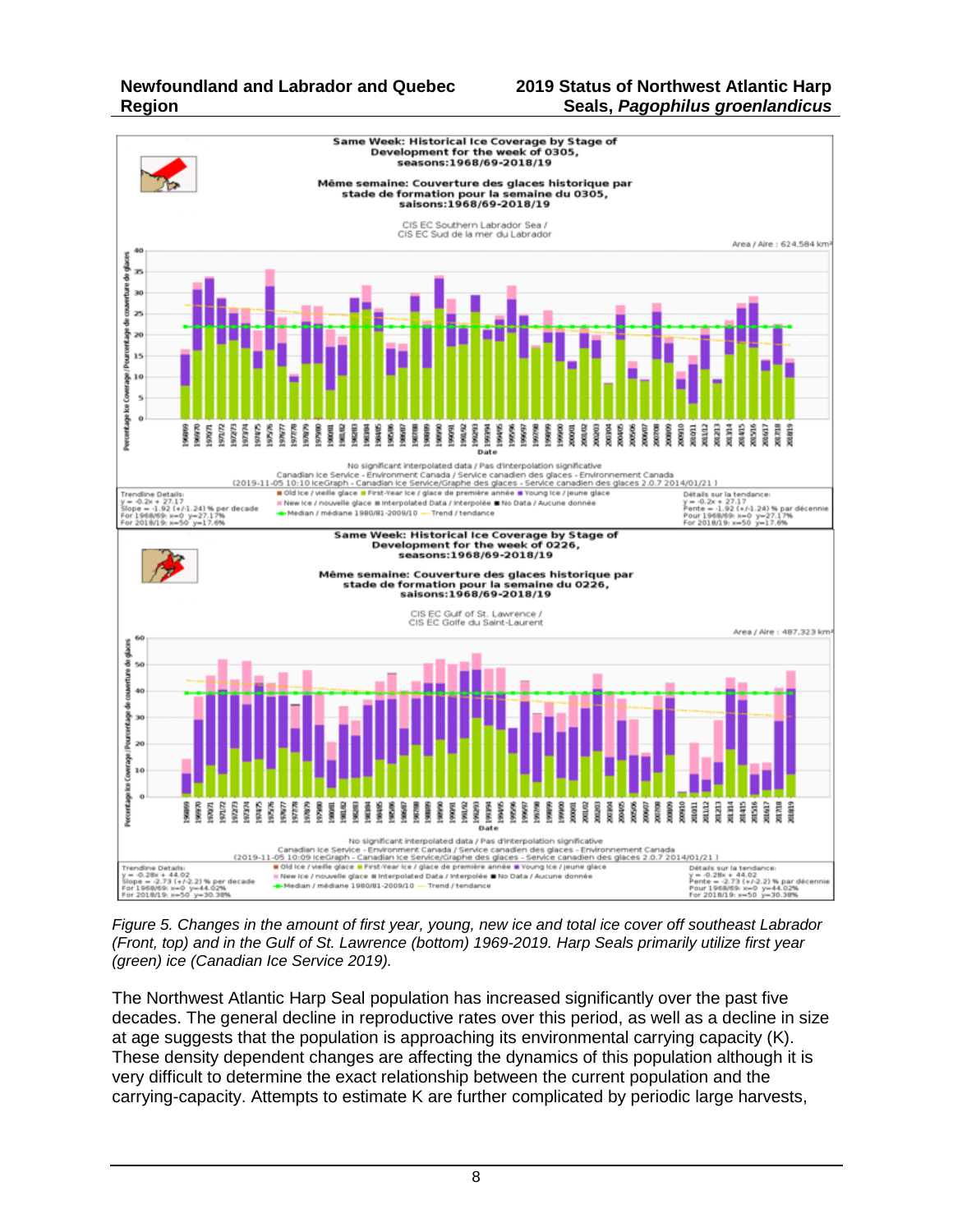interannual variability in reproductive rates which affect the dynamics of the population, and the time interval of four to five years between pup production surveys.

Ecological changes are variable and will impact the carrying capacity (K) through changes in reproductive rates and juvenile survival. In this assessment, a Comprehensive Environmental Index was incorporated into the population model and used to adjust the annual estimate of K to account for differences in the quality of the environment (Fig. 6). Furthermore, regional climate models are predicting that winter ice cover will decline and the area is likely to be ice-free by the end of the century. These models were used to predict future ice related mortality.



*Figure 6. Variability in the Comprehensive Environmental Index between 1950 and 2018.*

The population model estimates the starting population size, juvenile mortality rate (M) and population carrying capacity (K). It incorporates a time series of pup production estimates up to 2017, as well as reproductive rates (1952-2019), ice-related mortality and harvest information up to 2019 to predict 2019 pup production and total population size. The model indicates that the population has been relatively stable since 1995, declined in 2010 and 2011, but has increased since then. The model provides a 2017 estimated pup production of 1,000,000 (95% CI, 927,000-1,100,000), and a total population of 6,800,000 (95% CI, 5,800,000- 8,000,000). Projecting to 2019, resulted in an estimated pup production of 1,400,000 (95% CI, 1,200,000-1,500,000) and a total population of 7,600,000 (95% CI, 6,600,000- 8,800,000) seals (Figs 7, 8).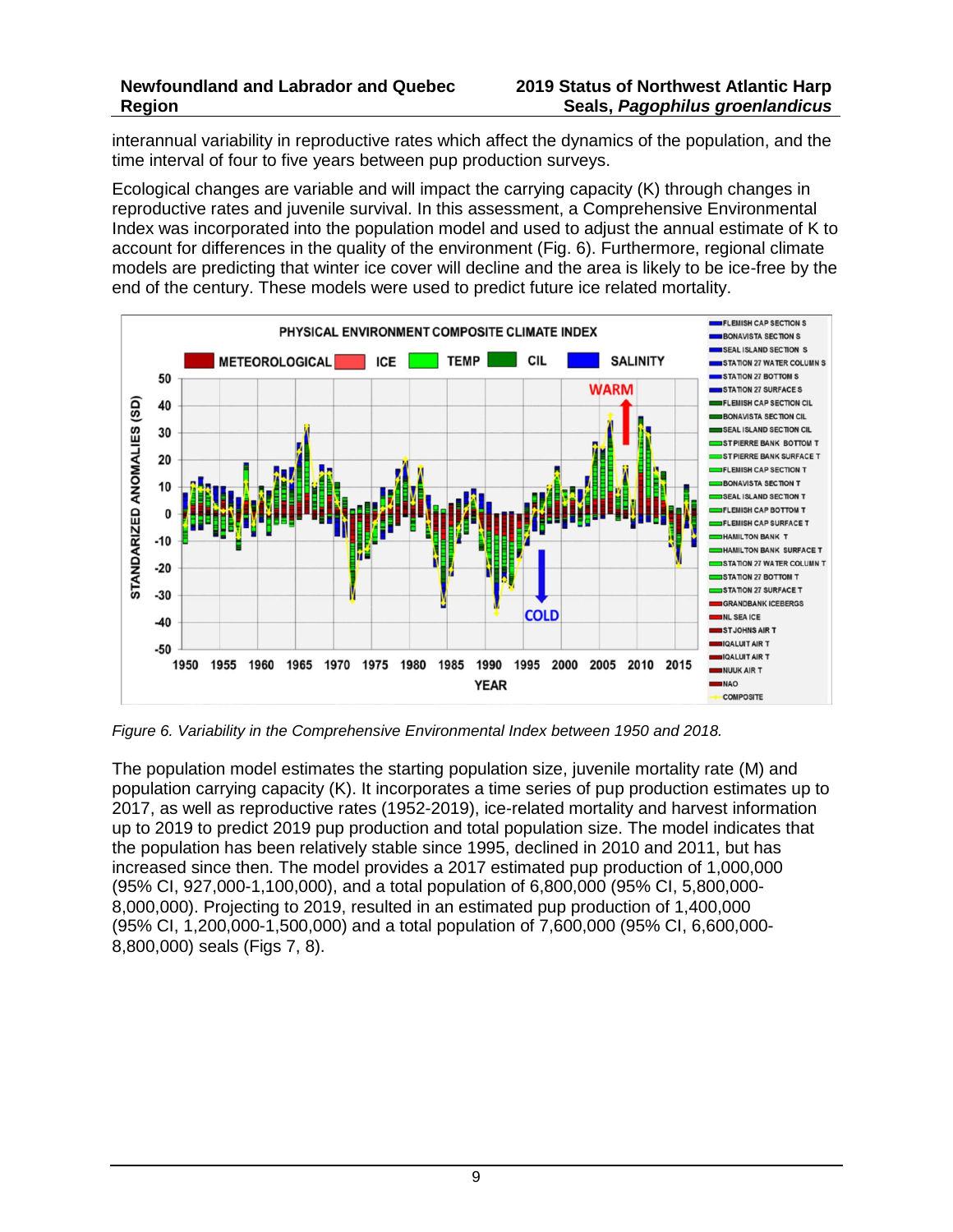

*Figure 7. Independent survey (square symbols) (±95% CI) and model (line, ±95% CI, dotted lines) estimates of pup production 1952 to 2019* 



*Figure 8. Estimates of total population size (±95% CI, dotted lines) for Northwest Atlantic Harp Seals 1952 to 2019* 

### **Removals**

Science was requested to identify the maximum sustainable harvest that meets the management objective (i.e., maintaining an 80% probability of remaining above  $N_{70}$  for the next five years, 2020-2024) assuming catch age structures of 5% adults/95% YOY, 10% adults/ 90% YOY and 50% adults/50% YOY. The Atlantic Seal Management Strategy identifies three reference levels as a proportion of the maximum population size estimated  $(N_{max})$ . Based upon the population model,  $N_{max}$  was estimated to be 7.6 million seals, with the precautionary level,  $N_{70}=5.3$  million, a secondary precautionary level,  $N_{50}=3.8$  million and the critical reference level, N<sub>30</sub>=2.3 million animals.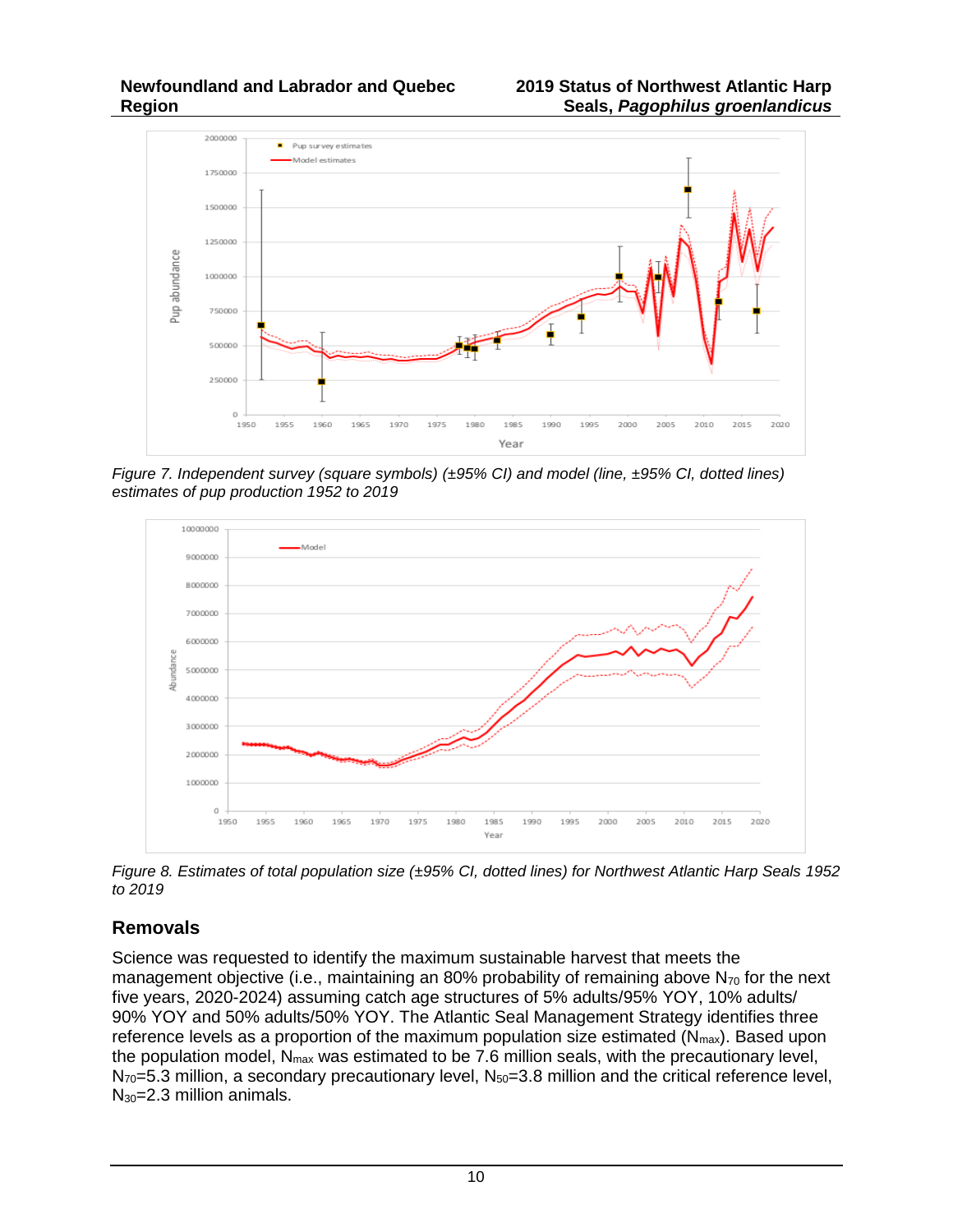In the projections to evaluate the impact of different levels of harvest it was assumed that the Greenland harvest and reproductive rates remained within the range of values observed over the last decade. Based upon a regional climate change model, ice cover was predicted to decline with the area becoming ice-free during winter by the end of the century. The estimated probabilities of remaining above  $N_{70}$ , are affected by the age composition of the harvest, herd productivity and the amount of suitable ice available for breeding. A catch that respects the management objectives would be 425,000, 375,000 and 175,000 animals for a harvest composition of 95%, 90% and 50% YOY, respectively.

Science was also requested to estimate Potential Biological Removals (PBR).

PBR is defined as  $PBR = F_R^*R_{max}^*0.5^*N_{min}$ , where  $R_{max}$  is the maximum rate of population increase,  $F_R$  is a recovery factor (between 0.1 and 1.0) and  $N_{min}$  is the estimated population size using the 20-percentile of the log-normal distribution of the most recent population estimate. Assuming a  $F<sub>1</sub>=1$  and an estimate population of 7,600,000 (95% CI, 6,337,800-8,862,200) Harp Seals in 2019,  $N_{min}$  is 7,100,000 and the estimated PBR is 425,600. This estimate includes all removals from the Northwest Atlantic Harp Seal population and therefore is not equivalent to the Canadian TAC.

### **Sources of Uncertainty**

The annual reproductive rate data have a significant impact on our ability to fit the model to the observed data. As well, assumptions about future rates have a significant impact on modelled population trajectories and impacts of different harvest levels. Animals aged 8+ years of age contribute the most to the total pup production, and therefore it is important to have adequate numbers of samples from this age class to describe the productivity of the herd. Identifying variation in age of first reproduction also requires increased samples sizes of younger seals.

The Greenland harvest has an important impact on the population dynamics of Northwest Atlantic Harp Seals. There is considerable uncertainty as to the level and age structure of the subsistence catches, as well as the number that are killed, but not recovered or reported (Struck and Lost) in the Canadian Arctic and Greenland.

Estimates of seals caught in fishing gear are not well known, but may have an impact on our estimates of abundance.

Although reduced ice cover and quality are known to result in increased YOY mortality, the nature of that relationship is not known. It is also not known how ice cover and quality will change in the future. Nevertheless, as further reductions in ice coverage are predicted, poor ice conditions are likely to have an increased impact on YOY mortality. Reduced ice cover may also affect food availability and body condition of Harp Seals which, in turn, could impact reproductive rates. Again, the nature of these relationships is poorly understood and thus difficult to account for in the population assessment.

Regional ice models predict declines in ice cover and the timing of ice formation and retreat which would increase ice related mortality. However, this assumption may be conservative because some animals may move to areas where more suitable ice occurs. At the same time, a northward expansion in the whelping areas may increase exposure to other sources of mortality such as predation by polar bears or alter access to seasonal food resources. Changes in the timing of ice formation and retreat may also impact prey availability, and hence, reproductive rates of Harp Seals.

Since 1990, Harp Seals have been assessed every four to fiveyears when new pup production survey results became available. The harvest targets YOY primarily but the majority of females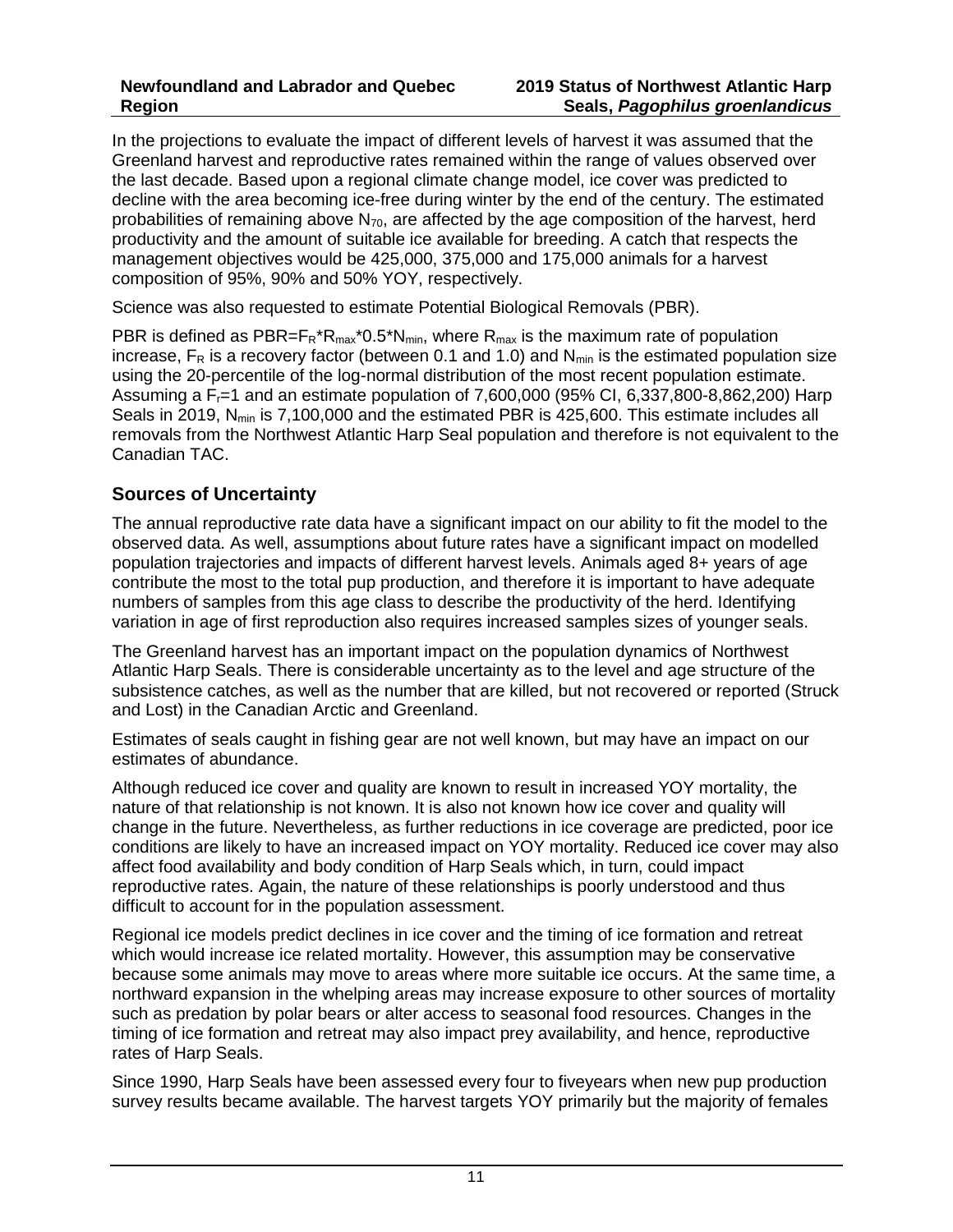are not reproductively mature until they are 7 to 9 years old. Therefore, changes in pup production, resulting from high removal rates or unusual mortality will not be detected for a minimum of 15 to 20 years. If the frequency of surveys is reduced, it will result in increased uncertainty and may require more conservative harvest levels to ensure the population remains viable.

## **CONCLUSION**

The estimated population of Northwest Atlantic Harp Seals was 7.6 million in 2019 based upon a population model that included pup production estimates up to 2017, annual estimates of agespecific reproductive rates, removals and ice related mortality up to 2019. The population appears to have been relatively stable since the mid-1990s, but has been increasing in recent years likely due to higher reproductive rates and lower removals.

Inter-annual fluctuations in reproductive rates of Harp Seals have increased over the last decade. This change can be explained by density dependent (i.e., population size approaching carrying capacity) and density independent (e.g., ice conditions and/or prey availability affecting reproductive rates) factors which are predicted to remain variable and will have an important impact on our advice.

The impact of different harvest scenarios was examined. Population trajectories and the impact of different levels of removals on the population are very sensitive to assumptions concerning future productivity of the herd, and the probability that harvests will meet the management objectives.

| Name                                 | Organization/Affiliation                                |  |  |
|--------------------------------------|---------------------------------------------------------|--|--|
| Adele Labbe                          | DFO - Science, National Capital Region                  |  |  |
| Angelia Van derlaan                  | DFO - Science, Maritimes Region                         |  |  |
| <b>Antoine Rivierre</b>              | DFO EFM - Quebec region                                 |  |  |
| <b>Arnaud Mosnier</b>                | DFO - Science, Québec Region                            |  |  |
| <b>Christine Abraham</b>             | DFO - Science, National Capital Region                  |  |  |
| <b>Courtney Daoust</b>               | DFO EFM - National Capital Region                       |  |  |
| <b>Cristiane Albuquerque Martins</b> | Parks Canada Agency                                     |  |  |
| Damian Lidgard                       | DFO - Science, Maritimes Region                         |  |  |
| Dan Ricard                           | DFO - Science, Gulf Region                              |  |  |
| Don Bowen                            | Biology Department, Dalhousie University, Halifax, Nova |  |  |
|                                      | Scotia                                                  |  |  |
| Emma Cooke                           | DFO - Science, National Capital Region                  |  |  |
| <b>Garry Stenson</b>                 | DFO - Science, Newfoundland and Labrador Region         |  |  |
| <b>Hilary Moors-Murphy</b>           | DFO - Science, Maritimes Region                         |  |  |
| <b>Jack Lawson</b>                   | DFO - Science, Newfoundland and Labrador Region         |  |  |
| JF Gosselin                          | DFO - Science, Québec Region                            |  |  |
| Lee Sheppard                         | DFO - Science, Newfoundland and Labrador Region         |  |  |
| Lianne Postma                        | DFO - Science, Central and Arctic Region                |  |  |
| Linda Nichol                         | DFO - Science, Pacific Region                           |  |  |
| Lyne Morissette                      | M - Expertise Marine, Sainte-Luce, Québec               |  |  |
| <b>Michel Charron</b>                | <b>Transport Canada</b>                                 |  |  |
| Mike Hammill                         | DFO - Science, Québec Region                            |  |  |

# **LIST OF MEETING PARTICIPANTS**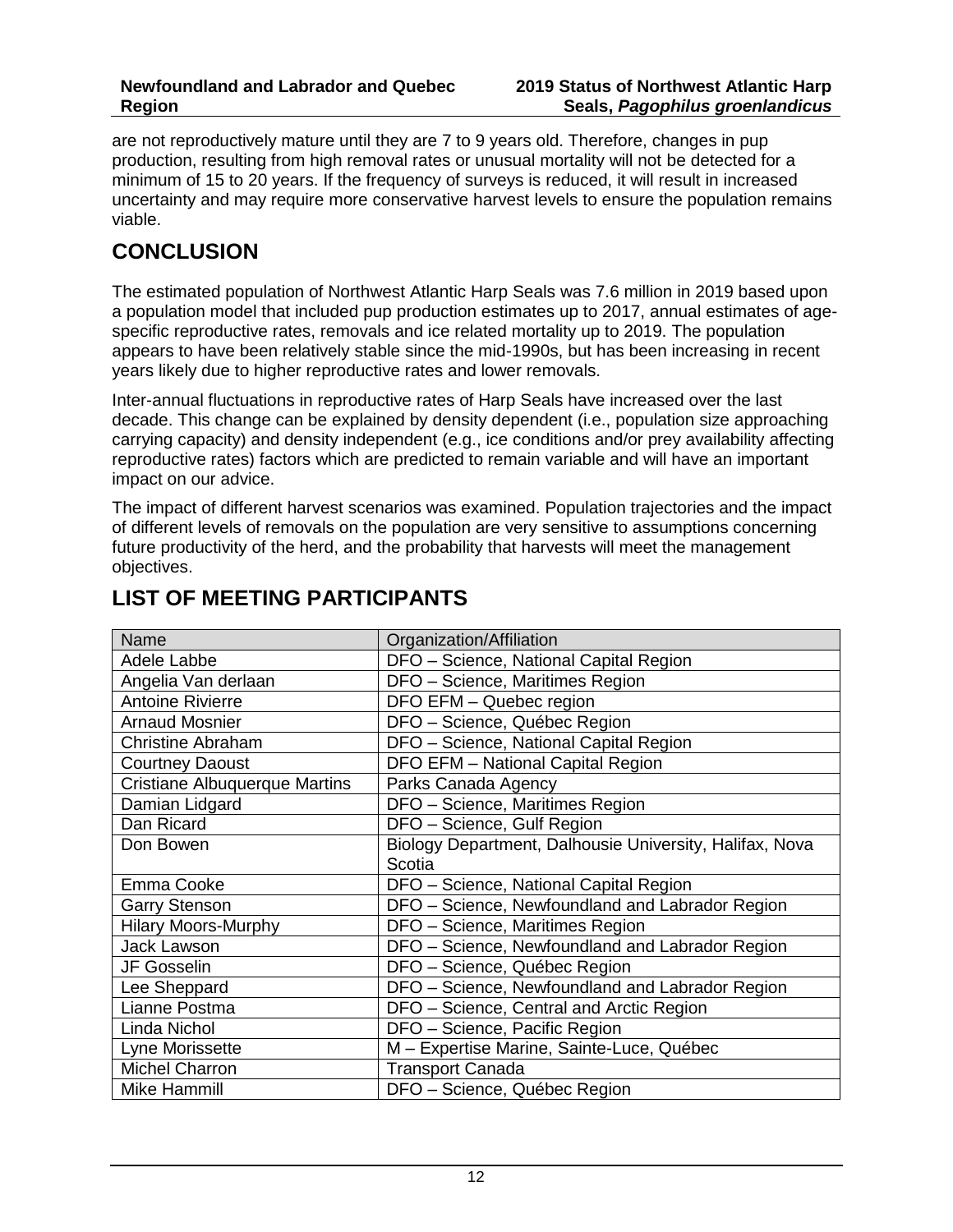| Name                          | Organization/Affiliation                               |  |  |
|-------------------------------|--------------------------------------------------------|--|--|
| Nell den Heyer                | DFO - Science, Maritimes Region                        |  |  |
| Peter Corkeron                | New England Aquarium                                   |  |  |
| Peter Upward                  | DFO - Science, Newfoundland and Labrador Region        |  |  |
| <b>Pierre Goulet</b>          | DFO - Science, Newfoundland and Labrador Region        |  |  |
| <b>Scott Chiu</b>             | DFO - SARP National Capital Region                     |  |  |
| <b>Shelley Lang</b>           | DFO - Science, Maritimes Region                        |  |  |
| <b>Stephanie Ratelle</b>      | DFO - Science, Gulf Region                             |  |  |
| Steve Ferguson                | DFO - Science, Central and Arctic Region               |  |  |
| <b>Strahan Tucker</b>         | DFO - Science, Pacific Region                          |  |  |
| <b>Thomas Doniol-Valcroze</b> | DFO - Science, Pacific Region                          |  |  |
| <b>Tim Tinker</b>             | Nhydra Ecological Consulting, St. Margaret's Bay, Nova |  |  |
|                               | Scotia                                                 |  |  |
| <b>Valerie Harvey</b>         | DFO - Science, Québec Region                           |  |  |
| Veronique Lesage              | DFO - Science. Québec Region                           |  |  |
| Xavier Bordeleau              | DFO - Science, Québec Region                           |  |  |

## **SOURCES OF INFORMATION**

This Science Advisory Report is from the October 21-26, 2019 meeting of the National Marine Mammal Peer Review Committee. Additional publications from this meeting will be posted on the [Fisheries and Oceans Canada \(DFO\) Science Advisory Schedule](http://www.isdm-gdsi.gc.ca/csas-sccs/applications/events-evenements/index-eng.asp) as they become available.

- DFO. 2010. Canadian Atlantic Seal Management Strategy. DFO Can. Sci. Advis. Sec. Sci. Advis. Rep. 2010/089.
- DFO. 2019. Oceanographic Conditions in the Atlantic Zone in 2018. DFO Can. Sci. Advis. Sec. Sci. Advis. Rep. 2019/034.
- Wade, P. 1998. Calculating limits to the allowable human-caused mortality of cetaceans and pinnipeds. Mar. Mamm. Sci. 14:1-37.